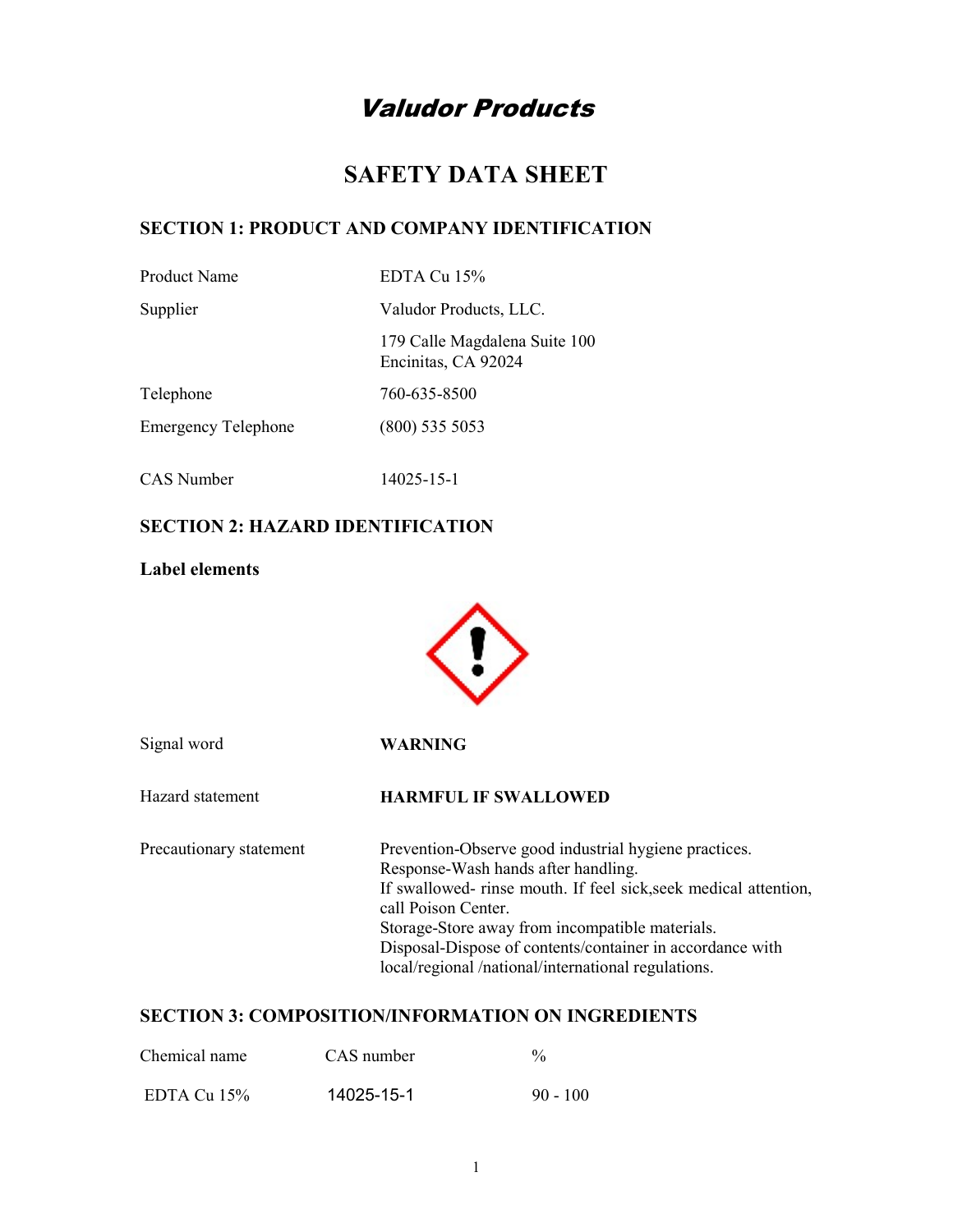#### SECTION 4: FIRST AID MEASURES

| Skin       | Wash off with soap and water. Get medical attention if<br>irritation develops and persists. |  |  |
|------------|---------------------------------------------------------------------------------------------|--|--|
| Eyes       | Rinse with water. Get medical attention if irritation develops<br>and persists.             |  |  |
| Inhalation | Move to fresh air. Call a physician if symptoms develop or<br>persist.                      |  |  |
| Ingestion  | Rinse mouth. If feel sick, seek medical attention, call Poison<br>Center.                   |  |  |

# SECTION 5: FIRE-FIGHTING MEASURES

| Suitable extinguishing media                                     | Water. Water fog. Foam. Dry chemical powder. Carbon<br>dioxide $(C02)$ .                |
|------------------------------------------------------------------|-----------------------------------------------------------------------------------------|
| Unsuitable extinguishing<br>media                                | None known.                                                                             |
| Specific hazards arising from<br>the chemical                    | During fire, gases hazardous to health may be formed.                                   |
| Special protective equipment<br>and precautions for firefighters | Self-contained breathing apparatus and full protective clothing<br>must be worn in case |
| Fire-fighting<br>equipment/instructions                          | In the event of fire, cool tanks with water spray.                                      |
| Specific methods                                                 | Special Fire Fighting Procedures                                                        |

## SECTION 6: ACCIDENTAL RELEASE MEASURES

| Personal precautions, protective<br>equipment and emergency<br>procedures | Keep out of low areas. Keep unnecessary personnel away.<br>Keep people away from and upwind of spill/leak. Wear<br>appropriate personal protective equipment. Do not touch<br>damaged containers or spilled material unless wearing<br>appropriate protective clothing. Ensure adequate ventilation.<br>Local authorities should be advised if significant spillages<br>cannot be contained. |
|---------------------------------------------------------------------------|----------------------------------------------------------------------------------------------------------------------------------------------------------------------------------------------------------------------------------------------------------------------------------------------------------------------------------------------------------------------------------------------|
| Methods and materials for<br>containment and cleaning up                  | Stop the flow of material, if this is without risk. Collect<br>spillage. Prevent entry into waterways, sewer, basements or<br>confined areas. Following product recovery, flush area with                                                                                                                                                                                                    |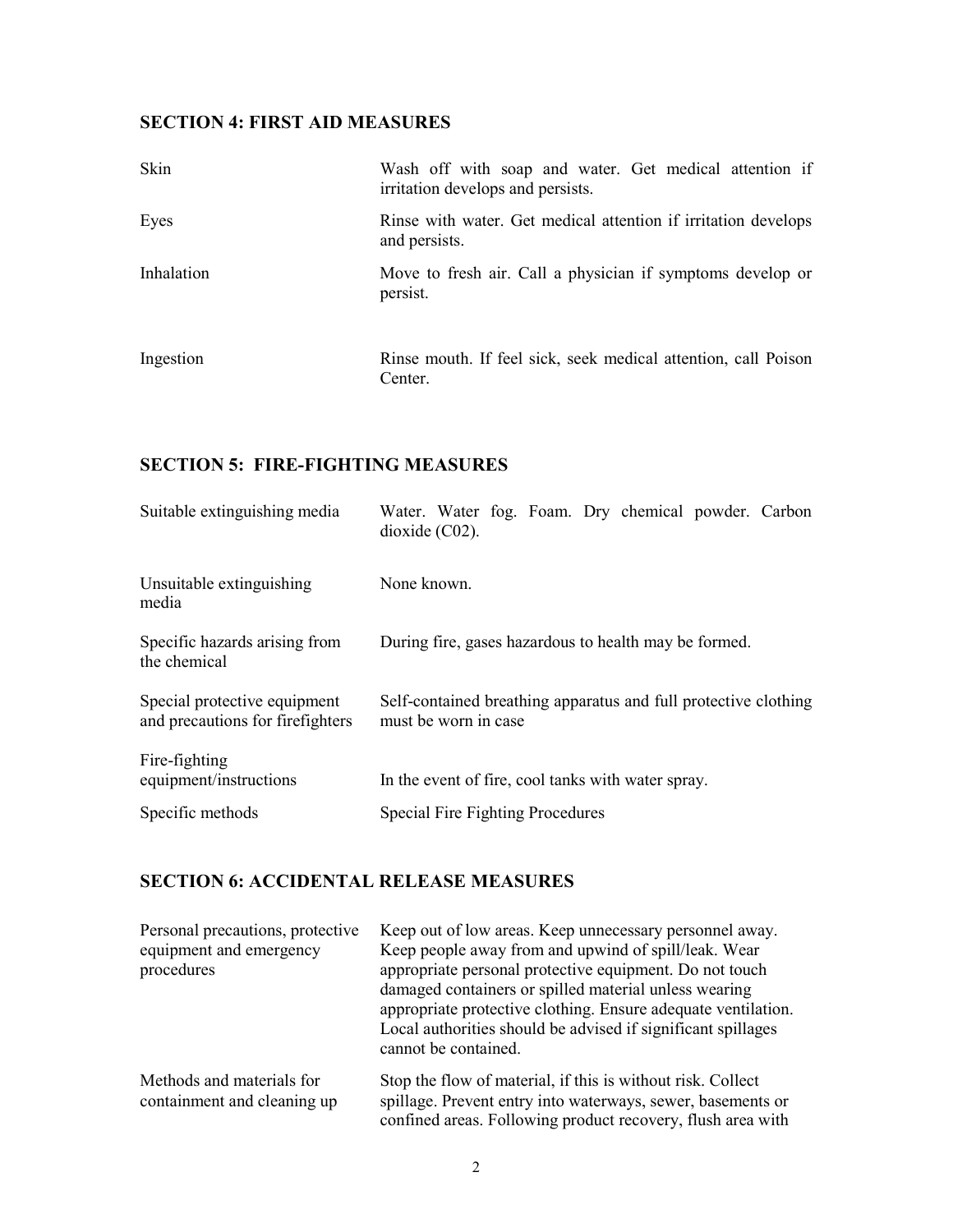water.

Environmental precautions Avoid release to the environment. Contact local authorities in case of spillage to drain/ aquatic environment. Prevent further leakage or spillage if safe to do so. Do not contaminate water. Avoid discharge into drains, water courses or onto the ground.

#### SECTION 7: HANDLING AND STORAGE:

| Precautions for safe handling                                   | Provide adequate ventilation. Wear appropriate personal<br>protective equipment. Observe good industrial hygiene<br>practices. Avoid release to the environment. Do not empty into<br>drains. |
|-----------------------------------------------------------------|-----------------------------------------------------------------------------------------------------------------------------------------------------------------------------------------------|
| Conditions for safe storage,<br>including any incompatibilities | Store in original tightly closed container. Store in a cool, dry<br>place out of direct sunlight. Store away from incompatible<br>materials.                                                  |

### SECTION 8: EXPOSURE CONTROLS AND PERSONAL PROTECTION INFORMATION

| <b>Engineering Controls</b>         | Good general ventilation (typically 10 air changes per hour)<br>should be used. Ventilation rates should be matched to<br>conditions. If applicable, use process enclosures, local exhaust<br>ventilation, or other engineering controls to maintain airborne<br>levels below recommended exposure limits. If exposure limits<br>have not been established, maintain airborne levels to an<br>acceptable level. |
|-------------------------------------|-----------------------------------------------------------------------------------------------------------------------------------------------------------------------------------------------------------------------------------------------------------------------------------------------------------------------------------------------------------------------------------------------------------------|
| <b>Respiratory Protection</b>       | In case of insufficient ventilation, wear suitable respiratory<br>equipment.                                                                                                                                                                                                                                                                                                                                    |
| Protective Clothing or<br>Equipment | Wear safety glasses with side shields (or goggles). Wear<br>appropriate thermal protective clothing, when necessary.<br>Always observe good personal hygiene measures, such as<br>washing after handling the material and before eating,<br>drinking, and/or smoking. Routinely wash work clothing and<br>protective equipment to remove contaminants.                                                          |

#### SECTION 9: PHYSICAL AND CHEMICAL PROPERTIES

| Appearance | Micro granular |
|------------|----------------|
| Odor       | Mild           |
| Color      | Blue           |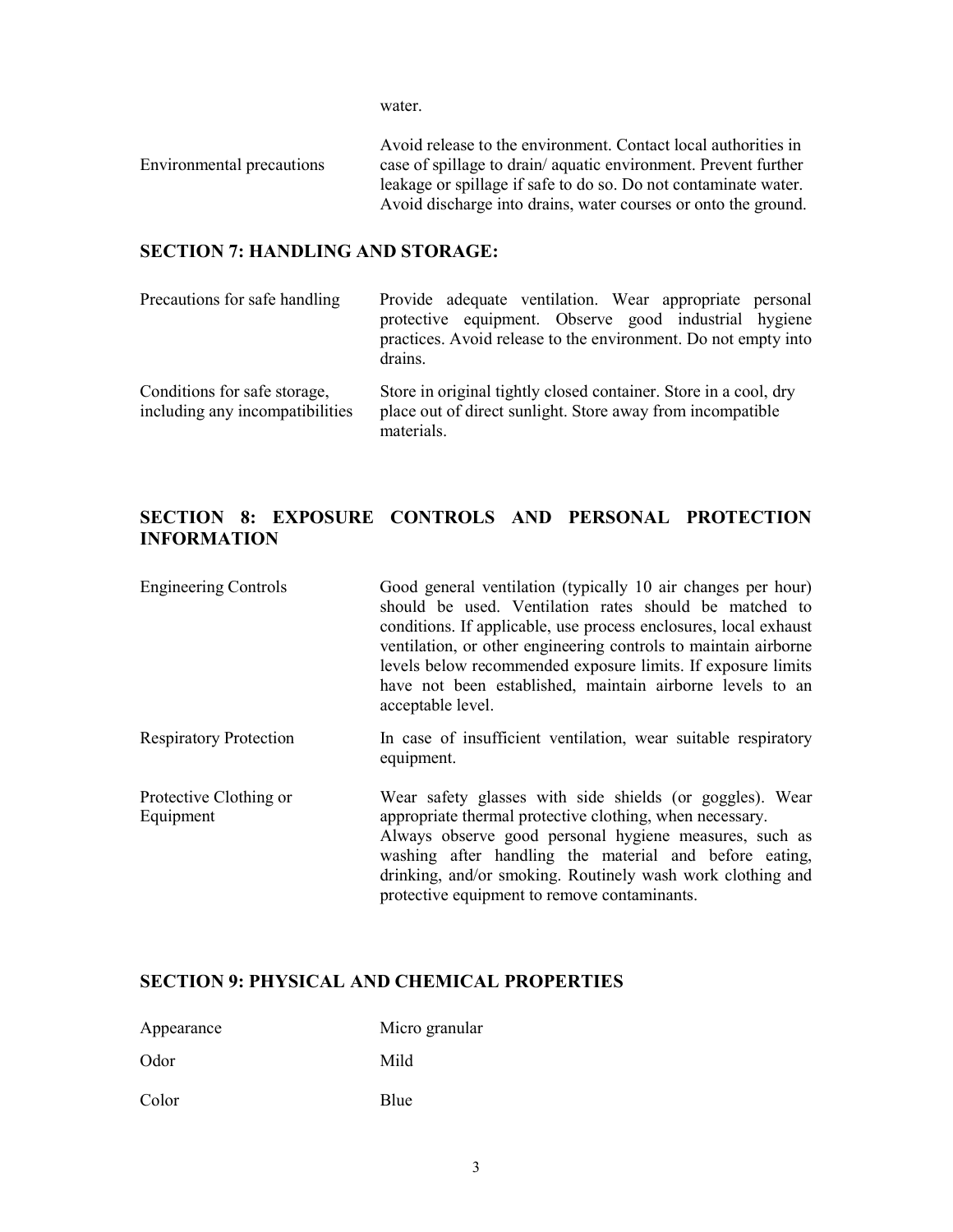| Solubility | 680 g/l $\omega$ 0 degrees C |
|------------|------------------------------|
|------------|------------------------------|

pH

## SECTION 10: STABILITY AND REACTIVITY DATA

6-7

| Reactivity                            | The product is stable and non-reactive under normal<br>conditions of use, storage and transport. |  |  |  |
|---------------------------------------|--------------------------------------------------------------------------------------------------|--|--|--|
| Chemical stability                    | Material is stable under normal conditions.                                                      |  |  |  |
| Possibility of hazardous<br>reactions | No dangerous reaction known under conditions of normal use.                                      |  |  |  |
| Conditions to avoid                   | Contact with incompatible materials.                                                             |  |  |  |
| Incompatible materials                | Strong oxidizing agents.                                                                         |  |  |  |
| Hazardous decomposition<br>products   | No hazardous decomposition products are known.                                                   |  |  |  |

# SECTION 11: TOXICOLOGICAL INFORMATION

| exposure                                                                           | Information on likely routes of Ingestion Based on available data, the classification criteria are<br>not met.<br>Inhalation Due to lack of data the classification is not possible.<br>Skin contact Due to lack of data the classification is not<br>possible.<br>Eye contact Due to lack of data the classification is not<br>possible. |         |                          |
|------------------------------------------------------------------------------------|-------------------------------------------------------------------------------------------------------------------------------------------------------------------------------------------------------------------------------------------------------------------------------------------------------------------------------------------|---------|--------------------------|
| Symptoms related to the<br>physical, chemical and<br>toxicological characteristics | Direct contact with eyes may cause temporary irritation.                                                                                                                                                                                                                                                                                  |         |                          |
| Information on toxicological effects                                               |                                                                                                                                                                                                                                                                                                                                           |         |                          |
| Acute toxicity                                                                     |                                                                                                                                                                                                                                                                                                                                           | Species | <b>Test Results</b>      |
| <u>Acute</u>                                                                       |                                                                                                                                                                                                                                                                                                                                           |         |                          |
| Oral<br>LD50                                                                       |                                                                                                                                                                                                                                                                                                                                           | Rat     | $>1500$ mg/kg, estimated |
| LC50                                                                               |                                                                                                                                                                                                                                                                                                                                           | Fish    | $>100$ mg/l, 96 h        |

# SECTION 12: ECOLOGICAL INFORMATION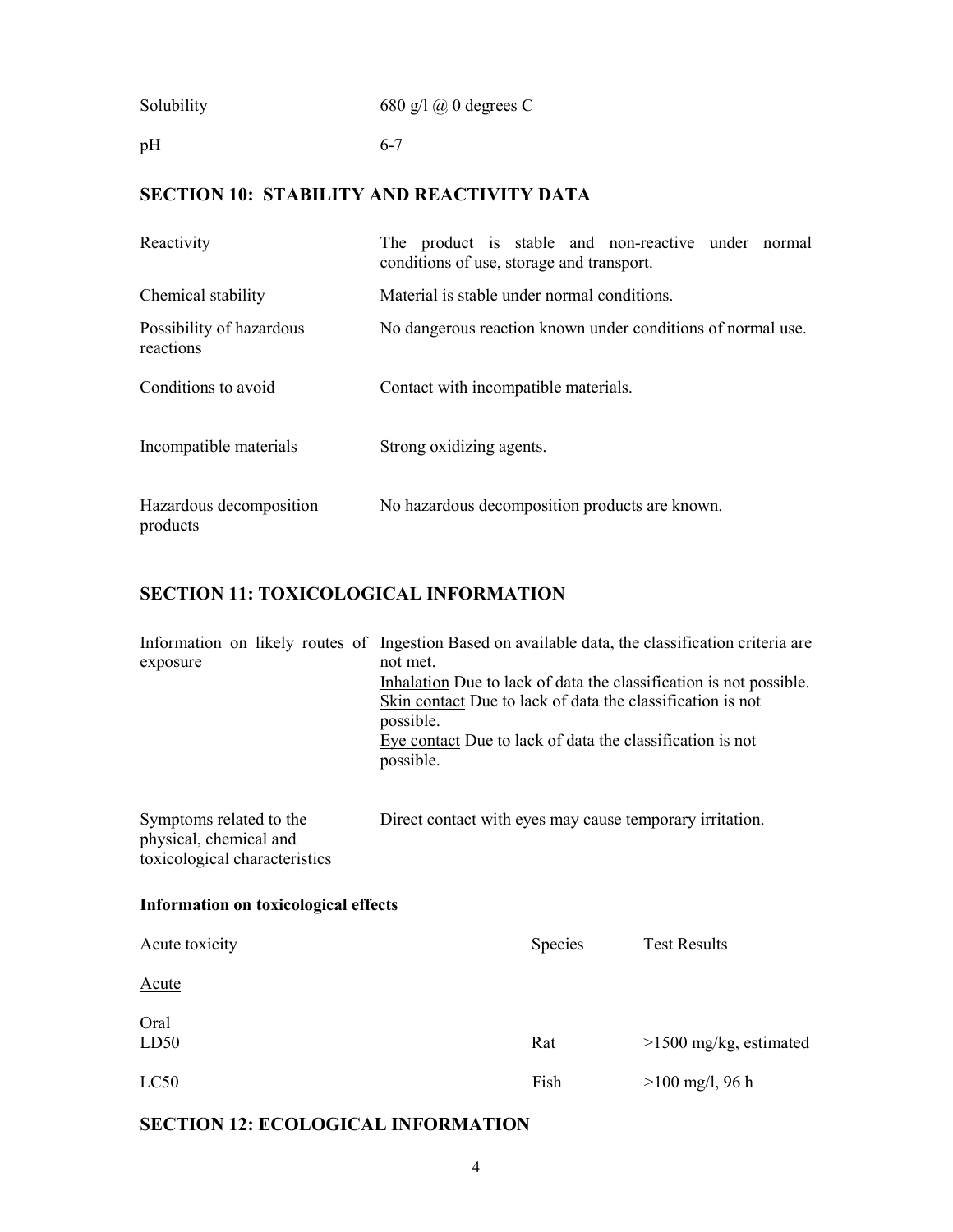Ecotoxicity The product is not classified as environmentally hazardous.

#### SECTION 13: DISPOSAL INFORMATION

| Disposal instructions  | Collect and reclaim or dispose in sealed containers at licensed<br>waste disposal site. This material and its container must be<br>disposed of as hazardous waste. Do not allow this material to<br>drain into sewers/water supplies. Do not contaminate ponds,<br>waterways or ditches with chemical or used container. Dispose<br>of contents/container in accordance with<br>local/regional/national/international regulations. |
|------------------------|------------------------------------------------------------------------------------------------------------------------------------------------------------------------------------------------------------------------------------------------------------------------------------------------------------------------------------------------------------------------------------------------------------------------------------|
| Hazardous waste code   | The waste code should be assigned in discussion between the<br>user, the producer and the waste disposal company.                                                                                                                                                                                                                                                                                                                  |
| products               | Waste from residues / unused Dispose of in accordance with local regulations. Empty<br>containers or liners may                                                                                                                                                                                                                                                                                                                    |
| Contaminated packaging | Empty containers should be taken to an approved waste<br>handling site for recycling or disposal. Since emptied<br>containers may retain product residue, follow label warnings<br>even after container is emptied.                                                                                                                                                                                                                |

#### SECTION 14: TRANSPORT INFORMATION

DOT Not regulated as dangerous goods.

lATA Not regulated as dangerous goods.

IMDG Not regulated as dangerous goods.

#### SECTION 15: REGULATORY INFORMATION

TSCA Section 12(b) Export Notification (40 CFR 707, Subpt. D) Not regulated. CERCLA Hazardous Substance List (40 CFR 302.4) Not listed. US. OSHA Specifically Regulated Substances (29 CFR 1910.1001-1050) Not listed. SARA 304 Emergency release notification Not regulated. Superfund Amendments and Reauthorization Act of 1986 (SARA) Hazard categories Immediate Hazard No Delayed Hazard No Fire Hazard No Pressure Hazard No Reactivity Hazard No SARA 302 Extremely hazardous substance No SARA 311/312 Hazardous chemical No